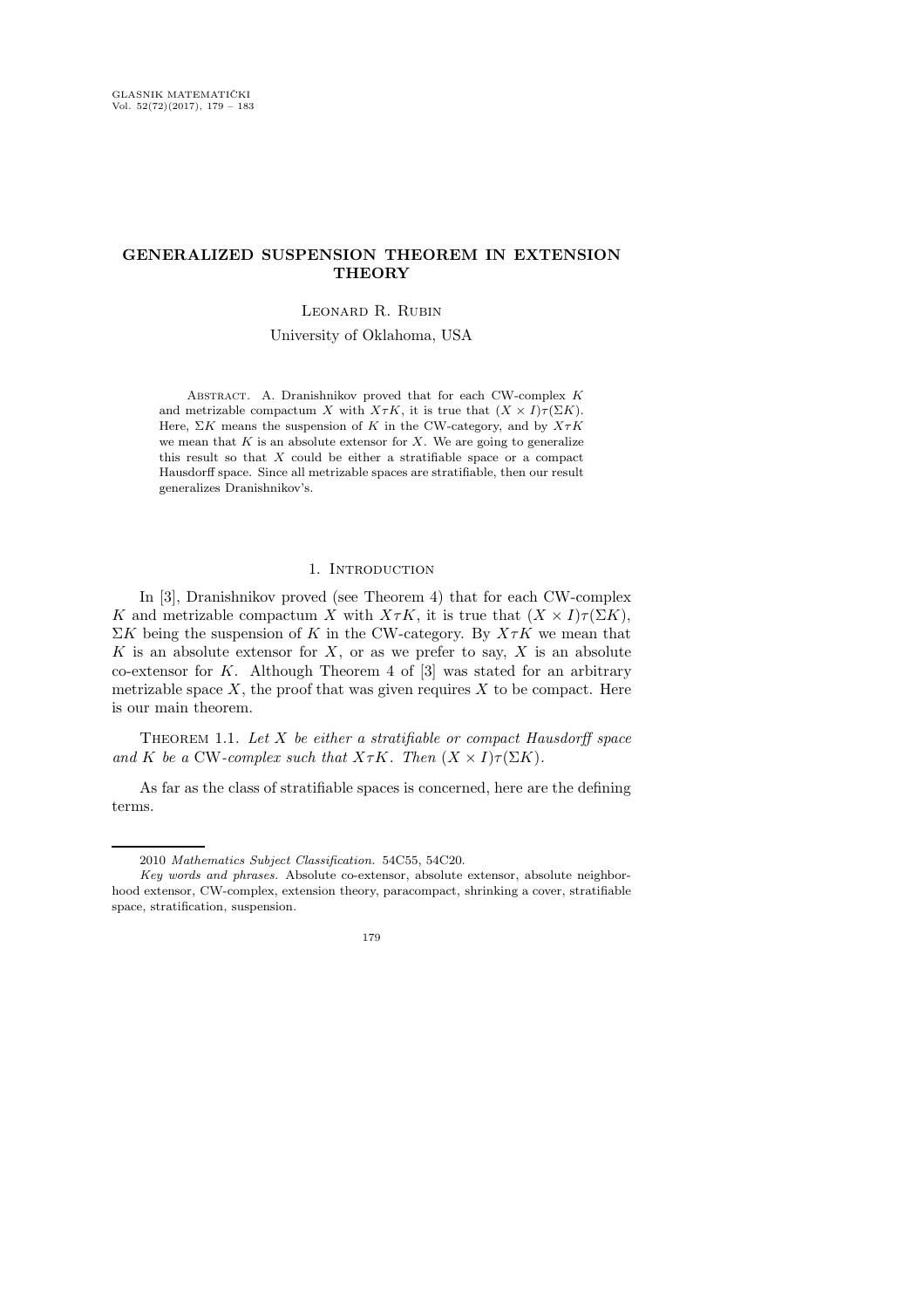#### 180 L. R. RUBIN

DEFINITION 1.2. A stratification on a space X is a sequence  $(s_k)$ , such that for each k,  $s_k$  is a function that assigns to every open set  $U \subset X$  an open set  $s_k(U) \subset X$  such that:

- (S1) cl<sub>X</sub> $(s_k(U)) \subset U$ ,
- (S2)  $\bigcup_{k=1}^{\infty} s_k(U) = U,$
- (S3)  $U \subset V \Rightarrow s_k(U) \subset s_k(V)$ .

A space is called stratified if it has a stratification and is called strati**fiable** if it is stratified and in addition is a  $T_1$ -space.

This class of spaces was introduced in 1961 by J. G. Ceder [2] under the name  $M_3$ -spaces, and was renamed by C. J. Borges [1] to stratifiable spaces. An exposition of generalized metrizable spaces, including stratifiable spaces, is given by G. Gruenhage [4] in the Handbook of Set-Theoretic Topology. What is important for us is that stratifiable spaces are hereditarily stratifiable. Hausdorff, paracompact, perfectly normal, and that any countable product of stratifiable spaces is stratifiable. They satisfy the subspace theorem in extension theory, namely, if  $K$  is a CW-complex,  $X$  is a stratifiable space, and  $X \tau K$ , then for each subspace  $Y \subset X$ ,  $Y \tau K$ . This result appears as Theorem 18.12 of  $[6]$ , but we will only need it in the weak form, i.e., when Y is a closed subspace of  $X$ . Moreover, every CW-complex is an absolute neighborhood extensor for the class of stratifiable spaces, and every metrizable space is stratifiable. Hence Theorem 1.1 has the following corollary.

COROLLARY 1.3. Let X be a metrizable space and K a CW-complex such that  $X \tau K$ . Then  $(X \times I) \tau(\Sigma K)$ .  $\Box$ 

## 2. OPEN SETS IN PRODUCTS

In this presentation, map will always mean continuous function. For each pair X, Y of spaces, let  $C(X, Y)$  denote the set of maps of X to Y.

DEFINITION 2.1. Let  $X$  be a space and  $U$  an open subset of  $X$ . Denote  $C(X, U, I) = \{f \in C(X, I) | (f(X \setminus U) \subset \{0\}) \wedge (f(U) \subset (0, 1])\}.$  For each  $f \in C(X, U, I)$  and  $t \in I$ , let  $f_t^+ : X \to \mathbb{R}$  be the map given by  $f_t^+(x) = f(x) + t$  $\int_{t}$  and  $\int_{t}$  $\hat{t}_t : X \to \mathbb{R}$  the map given by  $f_t^$  $t_t^-(x) = -f(x) + t.$ 

LEMMA 2.2. Let X be a space, U an open subset of X,  $t \in I$ , and  $f \in$  $C(X, U, I)$ . Then

- (1)  $\{f_t^+, f_t^-\} \subset C(X, \mathbb{R}),$
- (2) for each  $x \in U$ ,  $f_t^-(x) < f_t^+(x)$ , and
- (3) for each  $x \in X \setminus U$ ,  $f_t^+(x) = t = f_t^$  $t^{-}(x)$ .

DEFINITION 2.3. Let X be a space, U an open subset of X,  $t \in I$ , and  $f \in C(X, U, I)$ . When we speak of the subspace of  $X \times \mathbb{R}$  between  $f_t^-$  and  $f_t^+$  we refer to  $\{(x, y) \in U \times \mathbb{R} \mid f_t^$  $t_t^-(x) < y < f_t^+(x)$ . We shall denote this

 $\Box$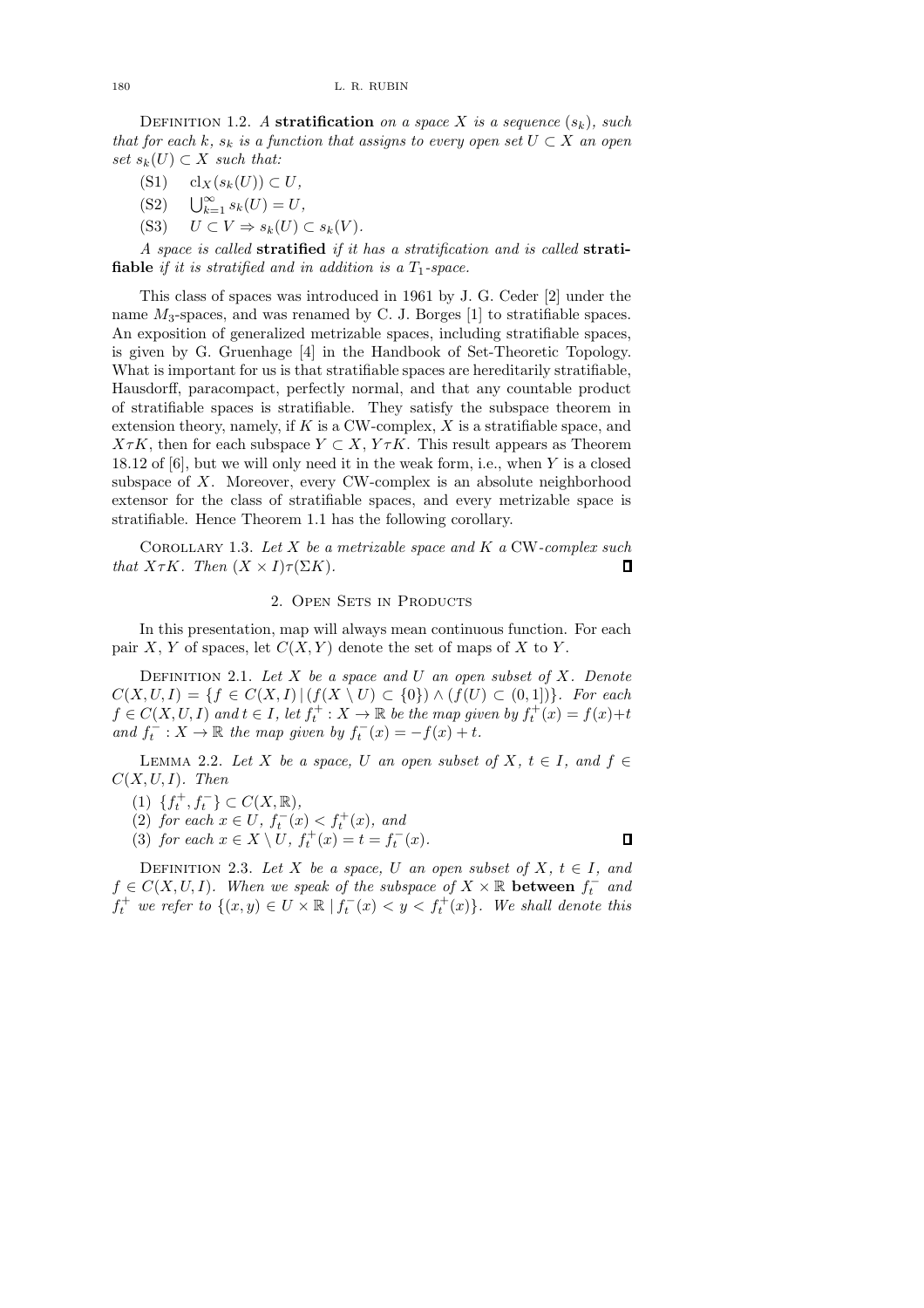subspace of  $X \times \mathbb{R}$  betw $(f, U, t)$ , noting that betw $(f, U, t) \subset U \times \mathbb{R}$ . Let us use Betw(X) to denote the collection of all such subsets betw(f, U, t) of  $X \times \mathbb{R}$ .

Whenever X is a space and  $f \in C(X, \mathbb{R})$ , then by  $G_f$  we mean the graph of f, a closed subset of  $X \times \mathbb{R}$ . Recall that  $G_f$  is homeomorphic to X. In (2) of the next lemma, the two closed subsets of  $X \times \mathbb{R}$  are the respective graphs of  $f_t^$  $t_t^-$  and  $f_t^+$  when these maps are restricted to  $\operatorname{cl}_X U$ .

LEMMA 2.4. Let X be a space and  $W \in \text{Betw}(X)$ . Then

- (1) W is an open subset of  $X \times \mathbb{R}$ , and
- (2) in case  $W = \text{between}(f, U, t)$ , then  $\text{bd}_{X \times \mathbb{R}} W$  equals the union of two closed subsets of  $X \times \mathbb{R}$ , each of which is homeomorphic to  $\text{cl}_X U$ .  $\Box$

Our interest is in spaces of the form  $X \times I$ . Lemma 2.4 leads to the next fact.

LEMMA 2.5. Let X be a space,  $W \in \text{Between}(X)$ , and  $M = W \cap (X \times I)$ . Then

- (1) M is an open subset of  $X \times I$ , and
- (2) bd<sub>X×I</sub> M equals the union of two closed subsets of  $X \times I$ , each of which is homeomorphic to a closed subspace of  $\operatorname{cl}_X U$ .  $\Box$

LEMMA 2.6. Let Q, U, be open subsets of a normal space X with  $Q \subset$  $cl_X Q \subset U$ , and J an interval in I. Then there exists an element  $W \in \text{BetwX}$ such that  $W \cap (X \times I) \subset U \times J$ , and  $Q \times J \subset W$ . Moreover, we may choose  $f \in C(X, I)$ , an open subset  $U_0$  of X with  $U_0 \subset U$ , and  $t \in J$  such that  $W = \text{between}(f, U_0, t).$ 

PROOF. Let t be the midpoint of J, and  $\epsilon > 0$  equal half the length of J. Choose  $f \in C(X, [0, \epsilon]) \subset C(X, I) \subset C(X, \mathbb{R})$  so that  $f(\text{cl}_X Q) \subset {\epsilon}$ and  $f(X \setminus U) \subset \{0\}$ . Let  $U_0 = \{x \in U \mid f(x) > 0\}$ . Thus,  $U_0 \subset U$  is an open subset of X, and cl<sub>X</sub>  $Q \subset U_0$ . One can see that  $f \in C(X, U_0, I)$ . Put  $W = \text{between}(f, U_0, t)$ . We ask the reader, using Definition 2.3, to check that W meets the requirements stated above.  $\Box$ 

# 3. Proof of Main Theorem

PROOF OF THEOREM 1.1. We denote the suspension of K as  $\Sigma K =$  $\{v^+, v^-\}\ast K$  where  $\{v^+, v^-\}$  is a two-element CW-complex that is disjoint from K. Let A be a closed subset of  $X \times I$  and  $f : A \to \Sigma K$  a map. Designate  $A^+=f^{-1}(v^+)$  and  $A^-=f^{-1}(v^-)$ . Choose an open cover  $\mathcal E$  of the regular space  $X \times I$  such that if  $E \in \mathcal{E}$  and  $E \cap A^+ \neq \emptyset$ , then  $(cl_{X \times I} E) \cap A^- = \emptyset$ .

Fix  $x \in X$ . There is a finite open cover  $\mathcal{J}_x$  of I consisting of intervals, such that for each  $J \in \mathcal{J}_x$ , there exists an element  $E_J \in \mathcal{E}$  with  $\{x\} \times \mathrm{cl}_I J \subset E_J$ . Now choose an open neighborhood  $V_x$  of x in X having the property that:

 $(*_1)$   $V_x \times J \subset E_J$  for each  $J \in \mathcal{J}_x$ .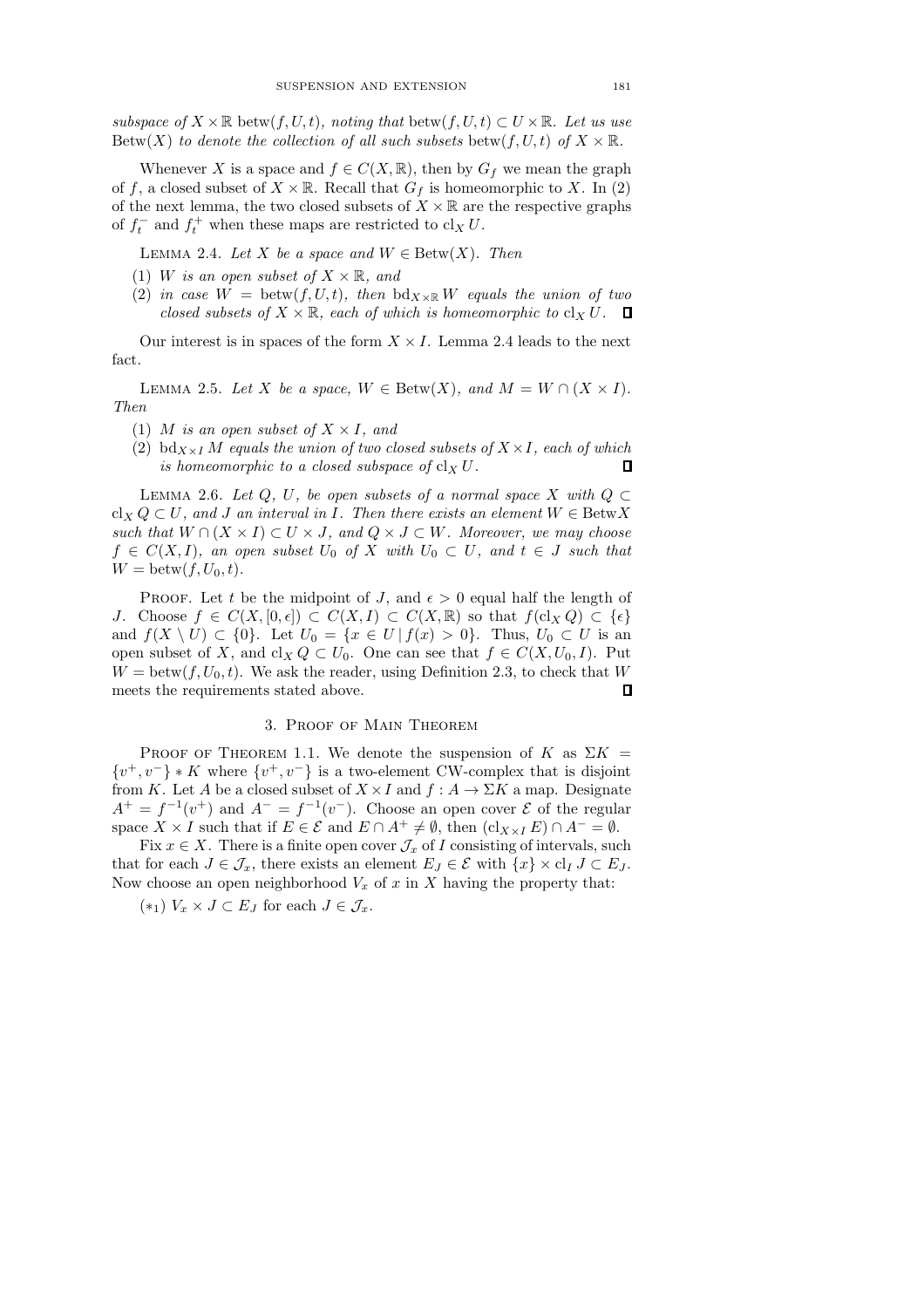Having done the preceding for each  $x \in X$ , choose a locally finite open cover  $\{U_x | x \in X\}$  of X which is a shrinking of  $\{V_x | x \in X\}$ , i.e., for each  $x \in X$ ,  $\text{cl}_X U_x \subset V_x$ . Let  $\{Q_x | x \in X\}$  be an open cover of X that is a shrinking of  $\{U_x \mid x \in X\}$ . Hence,

 $(*_2)$  for each  $x \in X$ ,  $\operatorname{cl}_X Q_x \subset U_x \subset \operatorname{cl}_X U_x \subset V_x$ .

Making use of  $(*_1)$  and  $(*_2)$ , we get:

 $(*_3)$  for each  $x \in X$  and  $J \in \mathcal{J}_x$ ,  $U_x \times J \subset E_J$ .

Clearly,  $\{U_x \times I | x \in X\}$  is a locally finite open cover of  $X \times I$ . Once again, fix  $x \in X$ ; fix also  $J \in \mathcal{J}_x$ . Apply Lemma 2.6 with  $U_x, Q_x$  respectively in place of U and Q, to find  $W_{x,J} \in \text{Betw}(X)$  such that,

 $(*_4)$  there exist  $f \in C(X, I)$ , an open subset  $U_0$  of  $X, U_0 \subset U_x$ , and  $t \in J$ such that  $W_{x,J} = \text{between}(f, U_0, t),$ 

- (\*5)  $M_{x,J} = W_{x,J} \cap (X \times I) \subset U_x \times J$ , and
- $(*_6)$   $Q_x \times J \subset W_{x,J}$ .
- Indeed, since  $Q_x \times J \subset X \times I$ , then:
- $(*_7)$   $Q_x \times J \subset M_{x,J}.$

Let  $\mathcal{P}_x = \{M_{x,J} | J \in \mathcal{J}_x\}$ . Then  $\mathcal{P}_x$  is a finite collection of open subsets of  $X \times I$  that covers  $Q_x \times I$ , and  $\bigcup \mathcal{P}_x \subset U_x \times I$ . Denote  $\mathcal{P} = \bigcup \{ \mathcal{P}_x \mid x \in X \}.$ Then P is a locally finite open cover of  $X \times I$ . If we apply  $(*_5)$ ,  $(*_2)$ , and (\*<sub>1</sub>), we find that for each  $P \in \mathcal{P}$ , there is an element  $E \in \mathcal{E}$  with  $P \subset E$ . Therefore, if  $P \cap A^+ \neq \emptyset$ , then  $(cl_{X \times I} P) \cap A^- = \emptyset$ .

Let  $\mathcal{P}^+ = \{P \in \mathcal{P} \mid P \cap A^+ \neq \emptyset\}$ . Define  $W = \bigcup \mathcal{P}^+$ . For each  $P \in \mathcal{P}^+$ ,  $(cl_{X\times I} P) \cap A^- = \emptyset$ . Since  $P^+$  is a locally finite collection of subsets of  $X \times I$ , then  $A^+ \subset W \subset cl_{X \times I} W \subset X \times I \setminus A^-$ . Again using the fact that  $\mathcal{P}^+$  is a locally finite collection of subsets of  $X \times I$ , one sees that  $\text{bd}_{X \times I} W$ is a closed subset of  $\bigcup \{ bd_{X\times I} P | P \in \mathcal{P}^+ \}.$  The latter is a locally finite collection of closed subsets of  $X \times I$  each having the form  $M_{x,J}$  as in  $(*_5)$ , so an application of Lemma 2.5(2) yields that  $(\text{bd}_{X\times I}W)\tau K$ .

Of course,  $bd_{X\times I}W$  is a normal space, so  $(bd_{X\times I}W)\tau \mathbb{R}$ . The space  $\Sigma K \setminus \{v^+, v^-\}$  is homeomorphic to  $K \times \mathbb{R}$ , so  $(\text{bd}_{X \times I} W) \tau(K \times \mathbb{R})$ . Therefore there exists a map  $\varphi : \text{bd}_{X \times I} W \to \Sigma K \setminus \{v^+, v^-\} \subset \Sigma K$  that extends the map  $f|(A \cap \text{bd}_{X \times I} W)$ . Let  $\psi = \varphi \cup f : (\text{bd}_{X \times I} W) \cup A \to \Sigma K$ . Certainly,  $\psi$  is a map. Moreover,  $\psi((A \cap \text{cl}_{X \times I} W) \cup \text{bd}_{X \times I} W) \subset \Sigma K \setminus v^-$ . However,  $\Sigma K \setminus v^-$  is an open subset of  $\Sigma K$ , so it is an absolute neighborhood extensor for both the class of compact Hausdorff spaces and the class of stratifiable spaces. It is also a contractible space. So Theorem 4.7.1 (page 43) of [5] shows that  $(cl_{X\times I} W)\tau(\Sigma K \setminus v^-).$ 

Consider the restriction  $\psi^+ = \psi((A \cap \text{cl}_{X \times I} W) \cup \text{bd}_{X \times I} W)$  with image in  $\Sigma K \setminus v^-$ . There is a map  $\xi^+ : cl_{X \times I} W \to \Sigma K \setminus v^-$  that extends  $\psi^+$ . Similarly, we can find a map  $\xi^-$ :  $(X \times I) \setminus W \to \Sigma K \setminus v^+$  that extends